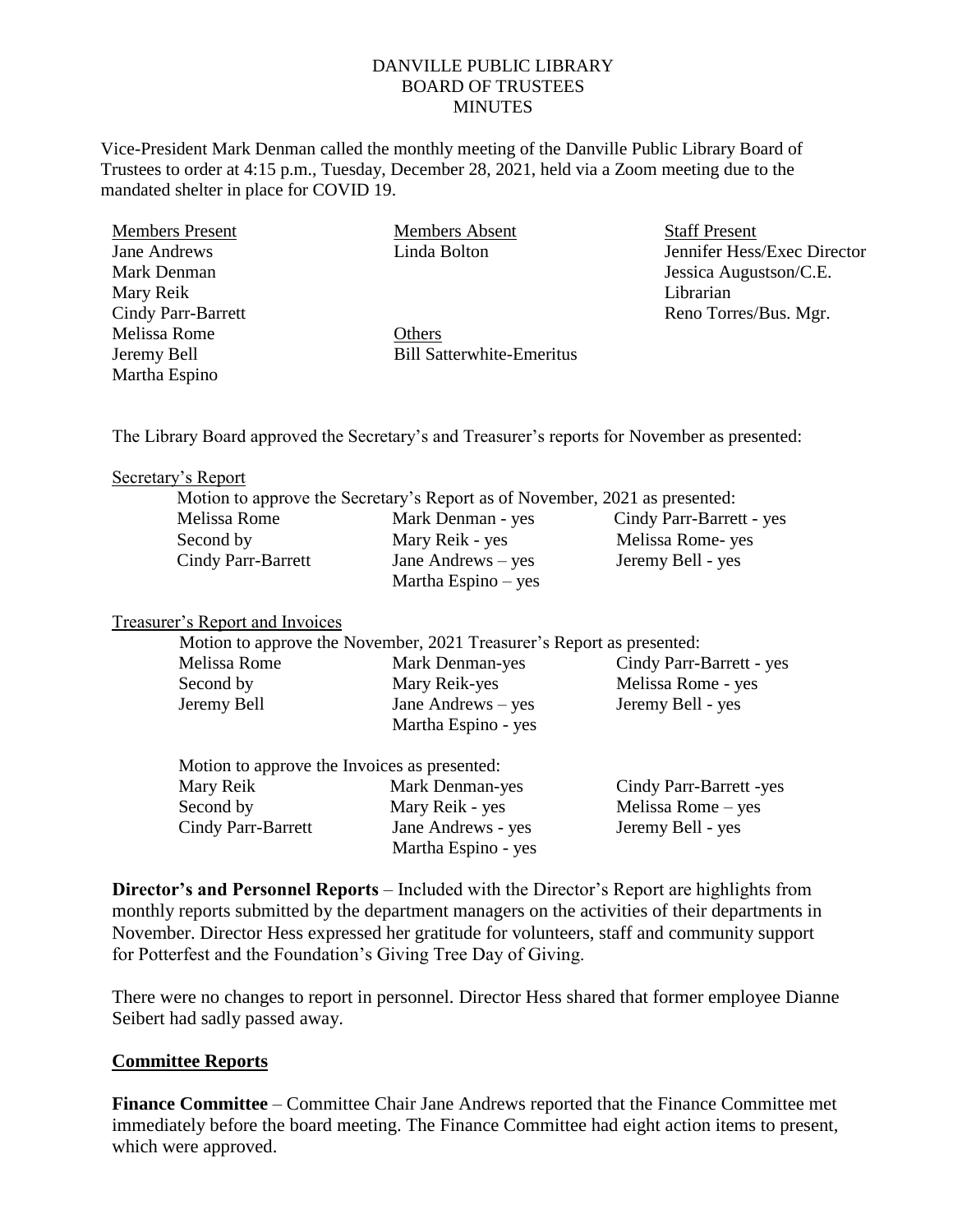Page 2 December 28, 2021 Board Minutes

That \$64,850 be transferred from the Building Fund to the Contractual Services line item within the General Fund.

| Motion to approve as presented: |                     |                         |
|---------------------------------|---------------------|-------------------------|
| Melissa Rome                    | Mark Denman-yes     | Cindy Parr-Barrett -yes |
| Second by                       | Mary Reik - yes     | Melissa Rome $-$ yes    |
| Mary Reik                       | Jane Andrews - yes  | Jeremy Bell - yes       |
|                                 | Martha Espino - yes |                         |

That the Danville Public Library Board approve the use of special reserve fund monies earmarked for HVAC repair—Valves

| Motion to approve as presented: |                     |                         |
|---------------------------------|---------------------|-------------------------|
| Melissa Rome                    | Mark Denman-yes     | Cindy Parr-Barrett -yes |
| Second by                       | Mary Reik - yes     | Melissa Rome $-$ yes    |
| Cindy Parr-Barrett              | Jane Andrews - yes  | Jeremy Bell - yes       |
|                                 | Martha Espino - yes |                         |

That the Danville Public Library Board accept the proposal from Glesco Electric Inc. to rewire the conference lights in the first floor meeting room.

| Motion to approve as presented: |                     |                         |
|---------------------------------|---------------------|-------------------------|
| Mary Reik                       | Mark Denman-yes     | Cindy Parr-Barrett -yes |
| Second by                       | Mary Reik - yes     | Melissa Rome $-$ yes    |
| Melissa Rome                    | Jane Andrews - yes  | Jeremy Bell - yes       |
|                                 | Martha Espino - yes |                         |

That the Danville Public Library Board accept the proposal from Country Carpentry to install an awning over the book drop in the amount of \$1,394.00.

| Motion to approve as presented: |                     |                         |
|---------------------------------|---------------------|-------------------------|
| Melissa Rome                    | Mark Denman-yes     | Cindy Parr-Barrett -yes |
| Second by                       | Mary Reik - yes     | Melissa Rome $-$ yes    |
| <b>Cindy Parr-Barrett</b>       | Jane Andrews - yes  | Jeremy Bell - yes       |
|                                 | Martha Espino - yes |                         |

That the Danville Public Library Board accept the proposal from Country Carpentry to remove the partial wall behind the circulation desk in the amount of \$1,960.00.

| Motion to approve as presented: |                                           |                         |
|---------------------------------|-------------------------------------------|-------------------------|
| Melissa Rome                    | Mark Denman-yes                           | Cindy Parr-Barrett -yes |
| Second by                       | Mary Reik - yes                           | Melissa Rome $-$ yes    |
| Jeremy Bell                     | Jane Andrews - yes<br>Martha Espino - yes | Jeremy Bell - yes       |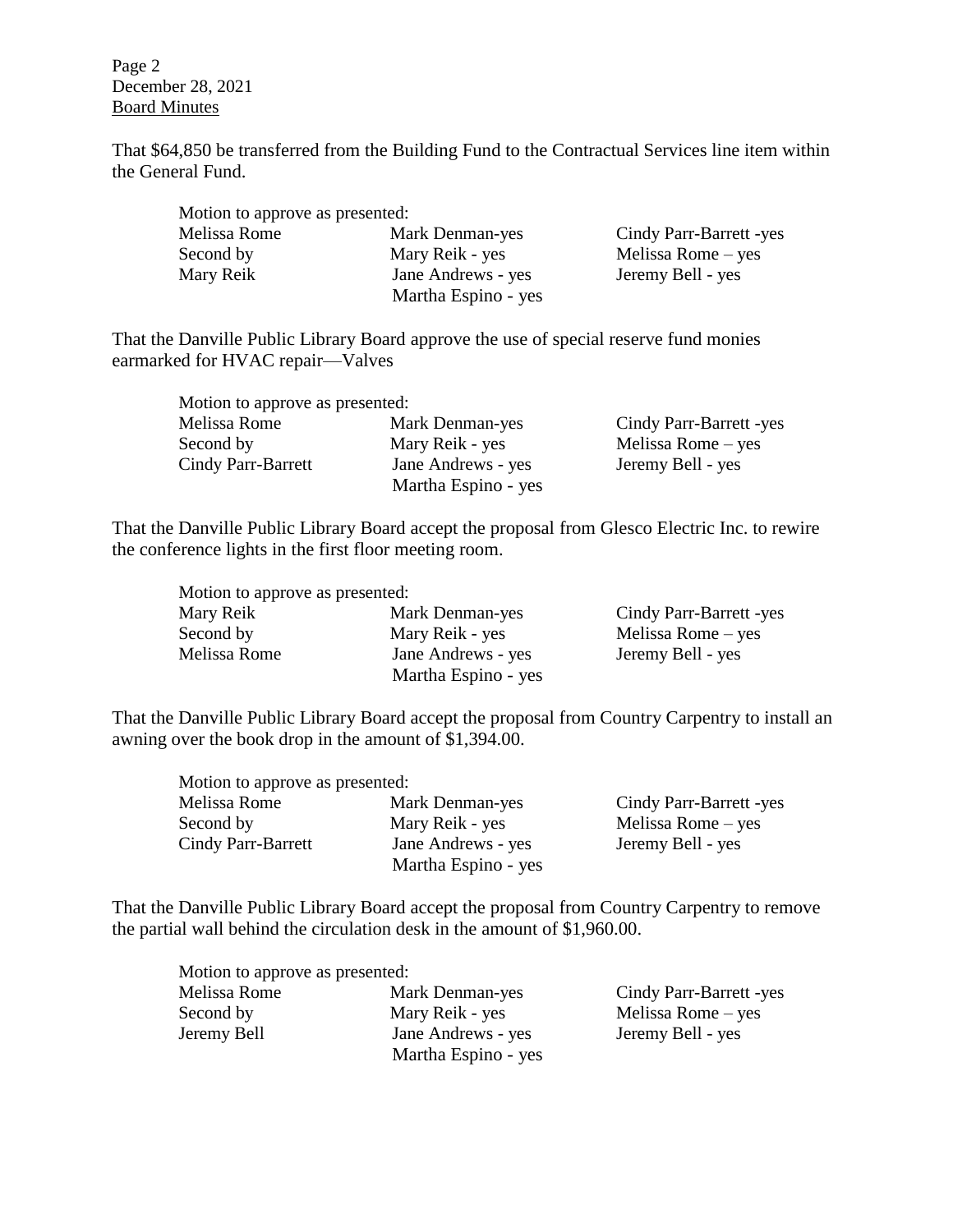Page 3 December 28, 2021 Board Minutes

That the Danville Public Library Board purchase new tables for the second floor conference room from National Business Furniture in the amount of \$2,913.60.

| Motion to approve as presented: |                     |                         |
|---------------------------------|---------------------|-------------------------|
| Melissa Rome                    | Mark Denman-yes     | Cindy Parr-Barrett -yes |
| Second by                       | Mary Reik - yes     | Melissa Rome $-$ yes    |
| Martha Espino                   | Jane Andrews - yes  | Jeremy Bell - yes       |
|                                 | Martha Espino - yes |                         |

That the Danville Public Library Board accept the proposal from Dave Price to repair and paint the wall behind the information desk in the amount of \$800.00.

| Motion to approve as presented: |                     |                         |
|---------------------------------|---------------------|-------------------------|
| Mary Reik                       | Mark Denman-yes     | Cindy Parr-Barrett -yes |
| Second by                       | Mary Reik - yes     | Melissa Rome $-$ yes    |
| Cindy Parr-Barrett              | Jane Andrews - yes  | Jeremy Bell - yes       |
|                                 | Martha Espino - yes |                         |

That the Danville Public Library Board accept the proposal from Dave Price to paint the stairwell in the amount of \$3,875.00.

| Motion to approve as presented: |                     |                         |
|---------------------------------|---------------------|-------------------------|
| Melissa Rome                    | Mark Denman-yes     | Cindy Parr-Barrett -yes |
| Second by                       | Mary Reik - yes     | Melissa Rome $-$ yes    |
| Martha Espino                   | Jane Andrews - yes  | Jeremy Bell - yes       |
|                                 | Martha Espino - yes |                         |

The Finance Committee's next meeting will be held on Tuesday, January 18, 2022, at 3:45 p.m. Second Floor Conference Room

**Policy Committee** – Committee Chair Cindy Parr-Barret reported that Policy Committee had no action items to present.

The Policy Committee's next meeting will be held on Tuesday, January11, 2022 at 4:15 p.m. Second Floor Conference Room

**Building Committee** – Committee Chair Melissa Rome reported that the Building Committee passed eight action items, which were passed on to and passed during the Finance Committee meeting.

Director Hess shared that the recent roof inspection passed. The discussion on the First Floor changes was tabled to January meeting.

The Building Committee's next meeting will be held on Tuesday, February 8, 2022, at 4:15 p.m., Second Floor Conference Room.